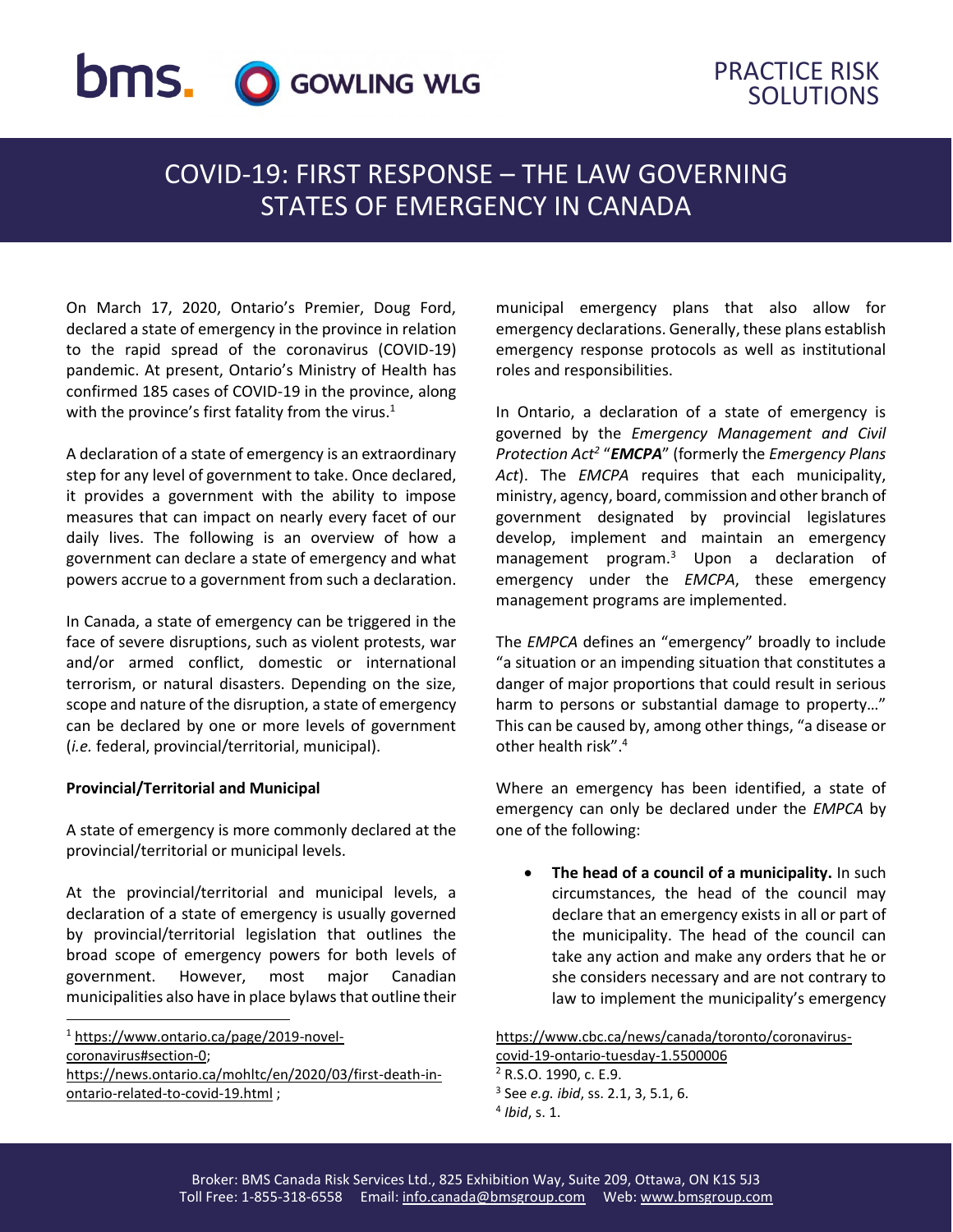plan and to protect the property and the health, safety and welfare of the inhabitants of the emergency area.

- **The Ontario legislature**.
- **The Premier of Ontario (but only in circumstances where, in the Premier's opinion, the urgency of the situation requires that an order be made immediately).** It is important to note that, if declared by the Premier, the declaration will end after 72 hours unless the declaration is confirmed by the Ontario legislature.<sup>5</sup>

A declaration by the Ontario legislature or the Premier of Ontario can only be made where four (4) criteria are met:

- 1. There is an emergency that "requires immediate action to prevent, reduce or mitigate a danger of major proportions that could result in serious harm to persons or substantial damage to property."
- 2. The resources normally available to the provincial government, including existing legislation, cannot be relied upon without the risk of serious delay.
- 3. The resources normally available to the provincial government are insufficiently effective to address the emergency.
- 4. It is not possible, without the risk of serious delay, to determine whether the resources normally available to the provincial government can be relied upon.<sup>6</sup>

Once a state of emergency is declared under the *EMPCA*, a very broad range of emergency orders can be introduced and implemented, including orders:

 $\overline{a}$ 

- Regulating and/or prohibiting travel;
- Establishing facilities for the care, welfare, safety and shelter of individuals, including emergency shelters and hospitals;
- Closing any place, whether public or private (*e.g.* businesses, offices, schools, hospitals);
- Fixing prices for necessary goods, services and resources and prohibiting the charging of unconscionable prices in relation to such goods. $<sup>7</sup>$ </sup>

Importantly, once declared, a state of emergency can remain in place for an indeterminate period of time under the *EMPCA*. In the case of a state of emergency declared at the municipal level, the *EMPCA* does not appear to restrict how long an emergency can last. By contrast, the *EMPCA* states that a state of emergency at the provincial/territorial level will last for fourteen (14) days. However, the state of emergency can be extended by the Ontario legislature.<sup>8</sup>

In accordance with these legislative requirements, the Ontario legislature is apparently being recalled to sit on Thursday, March 19, 2020 with the aim of passing emergency measures related to COVID-19 (*e.g.* new legislation to address jobs affected by quarantine and self-isolation requirements).<sup>9</sup>

### **Federal Legislation**

In addition to provincial/territorial and municipal declarations of emergency, a national state of emergency can be declared by the Parliament of Canada under the federal *Emergencies Act*<sup>10</sup> (formerly the *War Measures Act*). Under this act, a national emergency is defined as an "urgent or critical situation of a temporary nature" that meets one, or both, of the following criteria:

 seriously endangers the lives, health or safety of Canadians and is of such proportions or nature

 $\mathsf{q}$ 

[https://www.nationalobserver.com/2020/03/17/news/doug](https://www.nationalobserver.com/2020/03/17/news/doug-ford-declares-state-emergency-ontario-records-first-covid-19-death)[ford-declares-state-emergency-ontario-records-first-covid-](https://www.nationalobserver.com/2020/03/17/news/doug-ford-declares-state-emergency-ontario-records-first-covid-19-death)[19-death](https://www.nationalobserver.com/2020/03/17/news/doug-ford-declares-state-emergency-ontario-records-first-covid-19-death)  $10$  R.S.C. 1985, c. 22 (4<sup>th</sup> Supp.).

<sup>5</sup> *Ibid*, ss. 4 and 7.01.

<sup>6</sup> *Ibid*, s. 7.0.1(3).

<sup>7</sup> *Ibid*, s. 7.0.2(4).

<sup>8</sup> *Ibid*, s. 7.07.